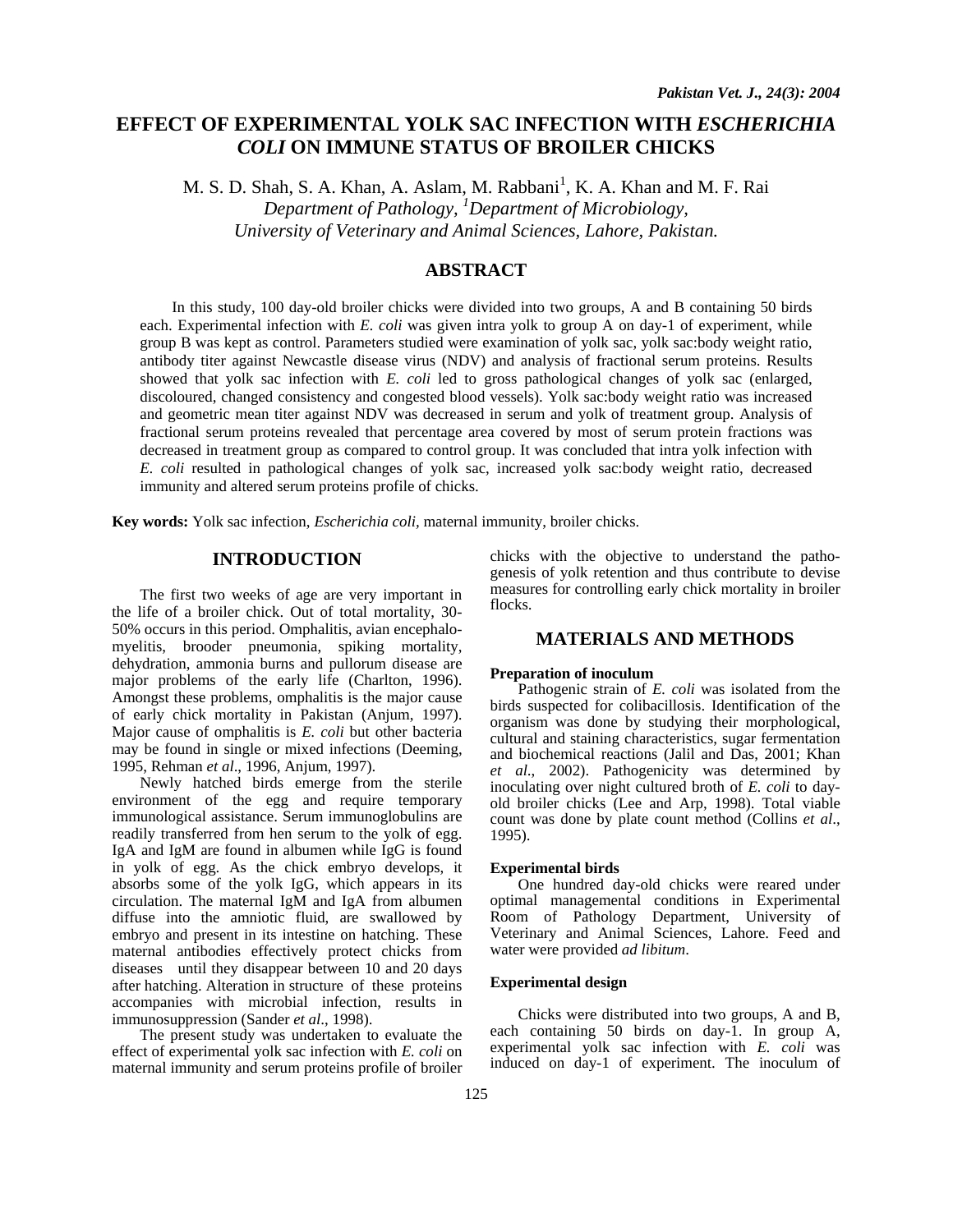#### **Collection of samples**

Ten chicks were slaughtered from each group at interval of 48 hours, i.e., on  $3^{rd}$ ,  $5^{th}$ ,  $7^{th}$  and  $9^{th}$  day post inoculation (PI). Blood and yolk of each chick were collected to study the experimental parameters.

#### **Experimental parameters**

#### *Examination of yolk sac*

The yolk sac of each chick was thoroughly examined to record gross pathological lesions.

#### *Yolk sac:body weight ratio*

Yolk sac weight and body weight were determined and then yolk sac:body weight ratio for each chick was calculated by following formula:

$$
Yolk sac:body wt. ratio = \frac{Yolk sac weight}{Body weight} \times 100
$$

#### *Determination of antibody titer against Newcastle disease virus*

Antibody titer against Newcastle disease virus (NDV) in serum and yolk was determined by haemagglutination inbibition (HI) test (Silim and Venne, 1989). Geometric mean titer was calculated as described by Villegas (1998).

### *Analysis of fractional serum proteins*

Determination of fractional serum proteins was done by using sodium dodecyl sulphate-poly acrylamide gel electrophoresis (SDS-PAGE) method, as described by Laemmli (1970).

#### **Statistical analysis**

Data thus collected were statistically  $(P<0.05)$ analyzed by applying unpaired t-test (Steel and Torrie, 1982).

# **RESULTS AND DISCUSSION**

Results of the present study are tabulated in Tables 1-4. Body weight of infected chicks was lower than that of control chicks. Reduced weight gain in yolk sac infection was also observed by Khan *et al* (2002). This might be due to refusal of feed by chicks. Yolk sac:body weight ratio in infected chicks was higher than in control group Deeming (1995) also reported that yolk sacs of infected chicks were bigger than the uninfected yolk sacs from poults of same age. Sander *et al*. (1998) and Khan *et al* (2002) also reported similar findings. Higher yolk sac:body weight ratio indicates decreased yolk absorption in infected chicks probably due to protein alteration, binding or decreased permeability of the yolk sac membrane. Reduced weight gain and high yolk sac weight resulted in higher yolk sac:body weight ratio in *E. coli* infected group as compared with control group. Similar observations in *E. coli* infection were also reported by Khan *et al* (2002).

Examination of yolk sac revealed that the yolks of infected chicks were discoloured, having abnormal consistency (watery in initial stage and hard in latter stage) and congested yolk sac blood vessels. Similar findings were also reported by Jordan (1990), Sainsbury (1992), Anjum (1997) and Khan *et al.* (2002).

Geomatric mean haemagglutination inhibition (HI) titers of serum and yolk against NDV were highest at day 3 and lowest at day 9. These results are in congruent with findings of Saeed *et al.* (1988), Mitra *et al.* (1998) and Sander *et al.* (1998). Geometric mean titers against NDV in serum and yolk were higher in control than infected chicks. Sander *et al.* (1998) also reported similar results. It was probably due to alteration of protein structure of globulin caused by microbial infection and decreased antibody absorption from yolk.

Analysis of fractional serum proteins revealed that percentage area covered by most of the serum proteins was decreased in treatment group as compared to control. On day 3, protein fractions of molecular weight 141.3 kDa, 100 kDa (hepatoglobulin), 50.1 kDa (prealbumen) 35.5 kDa ( $\alpha$  acid glycoprotein), 25.1 kDa and 22.4 kDa protein decreased, while 31.6 kDa increased in treatment group as compared with control group. On day 5, 141.3 kDa, 50.1 kDa (pre-albumen), 25.1 kDa and 19.9 kDa decreased, while 100 kDa (hepatoglobulin) and 22.4 kDa increased in treatment group as compared with control. On day 7, 141.3 kDa, 100 kDa (hepatoglobulin), 50.1 kDa (pre-albumen) 28.2 kDa, 25.1 kDa, 22.4 kDa and 19.9 kDa decreased, while 44.6 kDa increased in treatment group as compared with control group. On day 9, 141.3 kDa, 70.8 kDa, 35.5 kDa ( $\alpha$  acid glycoprotein) 25.1 kDa and 19.9 kDa decreased, while 56.2 kDa (hemopein) and 22.4 kDa increased in treatment group as compared with control group. These results are partially similar to the findings of Ching and Yeh (1992), who reported that the serum proteins of 30, 40, 83 and 94 KDa increased but 24, 70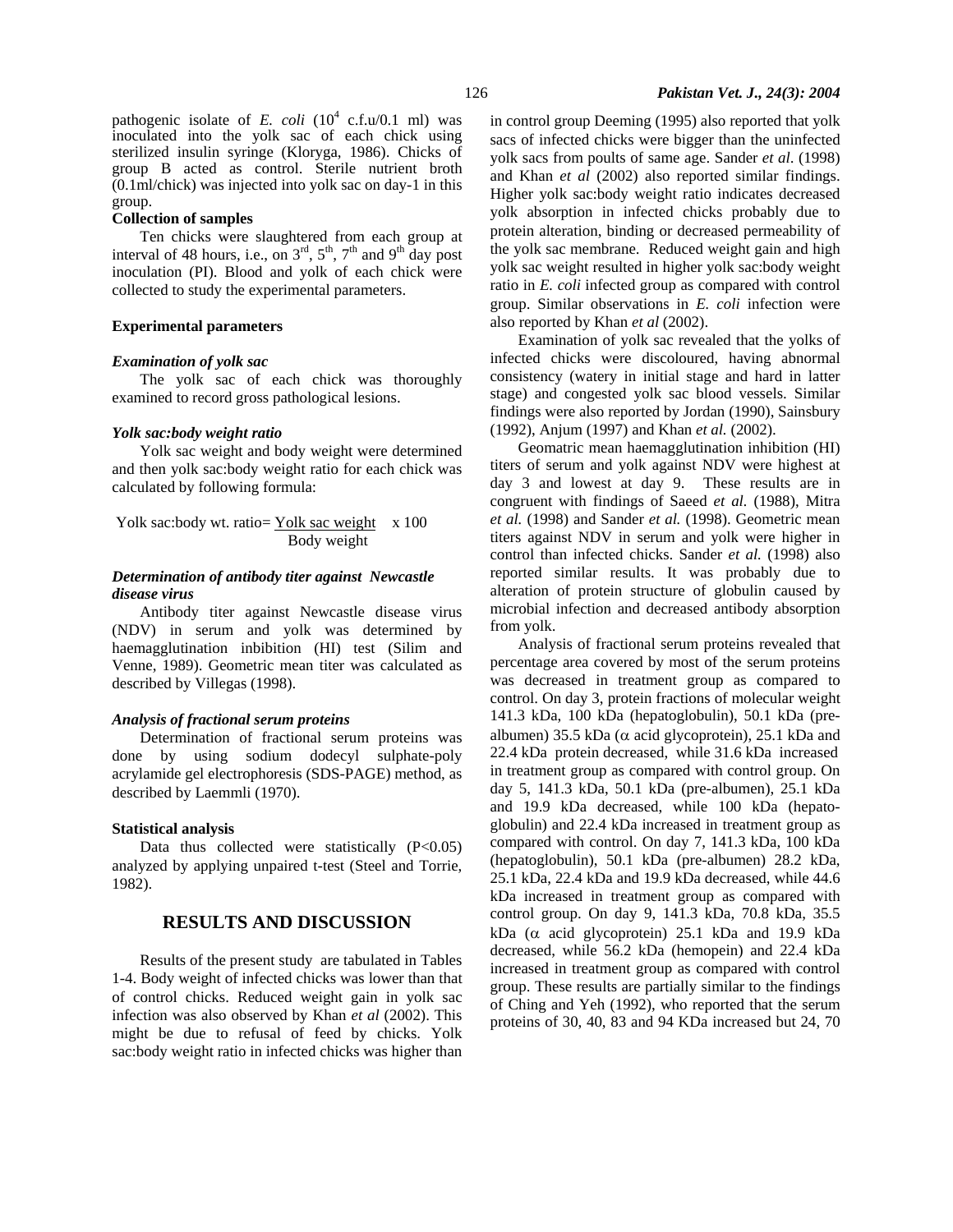| Day | Group | <b>Discoloration</b> | <b>Offensive</b> | <b>Engorged</b> | <b>Consistency</b> |                 |      |  |
|-----|-------|----------------------|------------------|-----------------|--------------------|-----------------|------|--|
|     |       |                      | odour            | blood vessels   | Watery             | <b>Caseous</b>  | Hard |  |
|     |       | +                    | $+ + +$          | $+ + +$         | $+ + +$            |                 |      |  |
|     | B     |                      |                  |                 | ÷                  |                 |      |  |
| 5   | Α     | $++$                 | $++++$           | $++++$          | $++$               | $^{\mathrm{+}}$ |      |  |
|     | в     |                      |                  |                 | +                  |                 |      |  |
|     | А     | $^{+++}$             | $++$             | $^{\mathrm{+}}$ |                    |                 | $++$ |  |
|     | B     | Absorbed             |                  |                 |                    |                 |      |  |
| 9   | А     | $++++$               | $++$             | $^{\mathrm{+}}$ |                    |                 | $++$ |  |
|     | B     | Absorbed             |                  |                 |                    |                 |      |  |

**Table 1: Gross pathological changes of yolk sac in control and infected groups** 

**Table 2: Mean yolk sac/body weight ratio in control and infected groups** 

| <b>Groups</b> |           |                  | <b>Sampling days</b> |           |  |
|---------------|-----------|------------------|----------------------|-----------|--|
|               | Day 3     | Day 5            | Day 7                | Day 9     |  |
|               | 4.86      | 1.792            | 2.0668*              | $2.4443*$ |  |
| B             | 3.45      | 1.373            | 0.2773               | 0.20331   |  |
| A =           | Treatment | Control<br>$B =$ |                      |           |  |

\* = Significant difference (P<0.05).

**Table 3: Haemagglutination inhibition titer against NDV in serum and yolk** 

|     | ັບປ                 | .                |                             |                                              |
|-----|---------------------|------------------|-----------------------------|----------------------------------------------|
| Day | <b>GMT in serum</b> |                  | <b>GMT</b> in yolk          |                                              |
|     | Group A             | Group B          | Group A                     | Group B                                      |
|     | 0.O<br>$-0g2$       | $\mathsf{Log}_2$ | 8.b<br>$^{1}$ -0 $92_{8.5}$ | ୪.୪                                          |
|     | $-0g2$              | $\mathsf{Log}_2$ | log <sub>2</sub>            | Log <sub>2</sub> °.°<br>Log <sub>2</sub> 8.8 |
|     |                     | $-0.092^{6.1}$   |                             | Absorbed                                     |
|     | $.092^{5.7}_{5.6}$  | Log <sub>2</sub> | $-$ 0g $^{0.7}_{2}$ 6.4     | Absorbed                                     |

 **Table 4: Mean % area covered by different fractions of serum proteins in control and infected groups** 

|                                       | givupo |       |      |                          |      |      |                          |                          |      |      |      |      |      |
|---------------------------------------|--------|-------|------|--------------------------|------|------|--------------------------|--------------------------|------|------|------|------|------|
| <b>Fraction No.</b><br>Mol. Wt. (KDa) |        |       |      |                          |      |      | 6                        |                          | 8    | 9    | 10   |      | 12   |
| Days                                  | Group  | 141.3 | 100  | 70.8                     | 56.2 | 50.1 | 44.6                     | 35.5                     | 31.6 | 28.2 | 25.1 | 22.4 | 19.9 |
|                                       | s      |       |      |                          |      |      |                          |                          |      |      |      |      |      |
| 3                                     | Α      | 3.65  | 2.95 |                          |      | 2.67 | $\overline{\phantom{0}}$ | 3.23                     | 4.56 | Ξ.   | 4.42 | 4.28 |      |
|                                       | B      | 4.14  | 3.02 | $\overline{\phantom{0}}$ | -    | 2.95 | $\overline{\phantom{0}}$ | 4.07                     | 4.14 | ۰    | 5.05 | 4.77 | ٠    |
| 5                                     | Α      | 3.18  | 3.32 | $\overline{\phantom{0}}$ | ٠    | 2.61 | $\blacksquare$           | $\overline{\phantom{0}}$ | ٠    | ٠    | 2.68 | 4.16 | 4.17 |
|                                       | B      | 3.6   | 2.97 | $\overline{\phantom{0}}$ | -    | 2.9  | $\overline{\phantom{0}}$ |                          | ٠    | ۰.   | 2.97 | 4.01 | 4.81 |
|                                       | Α      | 3.06  | 1.97 | $\overline{\phantom{0}}$ |      | 3.29 | 3.21                     |                          | ٠    | 1.82 | 3.72 | 4.53 | 3.58 |
|                                       | B      | 3.21  | 2.48 | $\overline{\phantom{a}}$ | -    | 3.65 | 3.07                     | $\overline{\phantom{0}}$ | ٠    | 2.26 | 4.09 | 4.6  | 4.09 |
| 9                                     | Α      | 2.34  | ۰.   | 3.19                     | 3.05 | ۰.   | $\overline{\phantom{0}}$ | 2.34                     | ٠    | ۰.   | 2.98 | 4.61 | 3.41 |
|                                       | в      | 2.62  |      | 3.41                     | 2.98 | ٠    |                          | 2.76                     | ٠    |      | 3.48 | 4.4  | 3.83 |